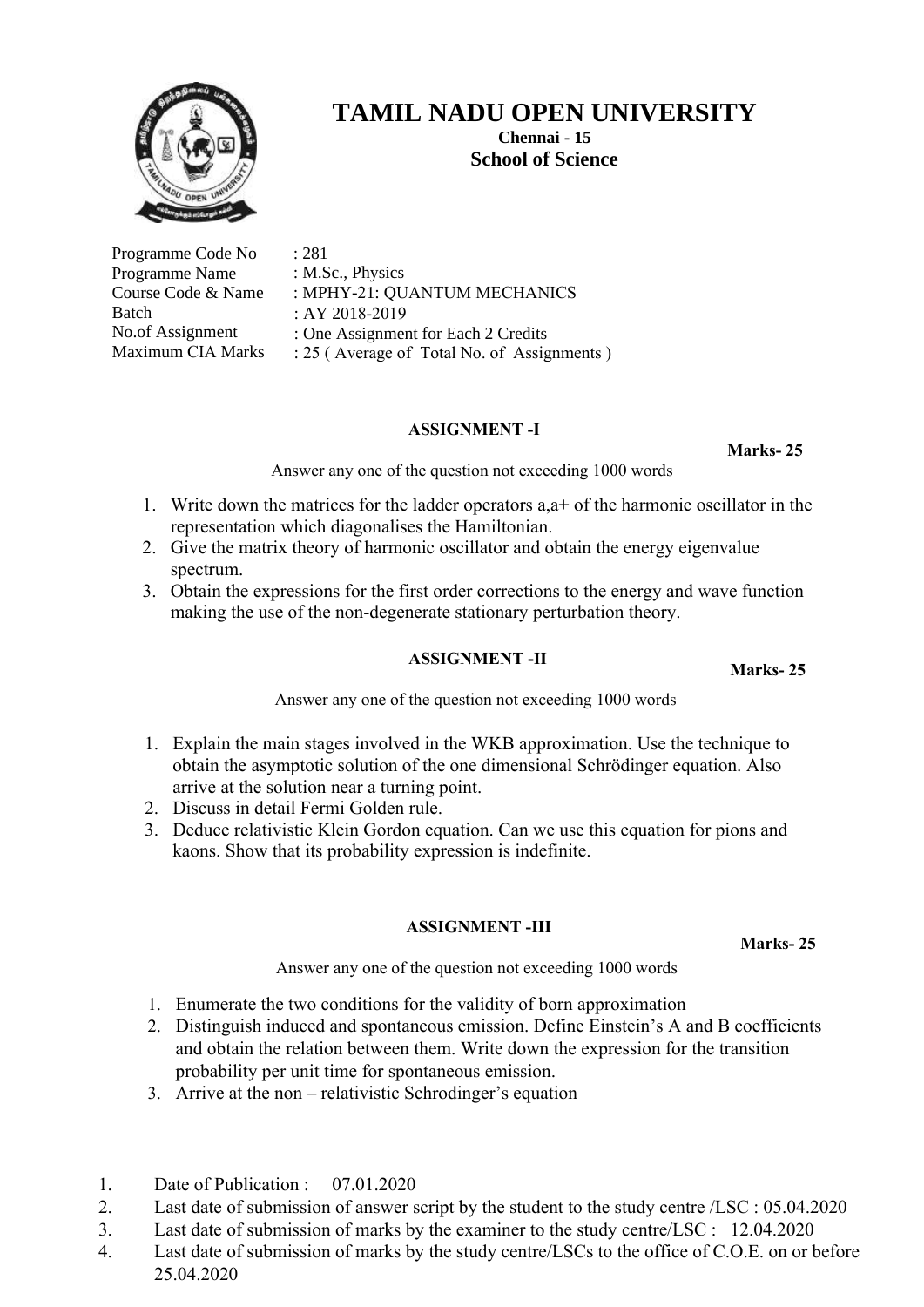

**Chennai - 15 School of Science** 

**PHYSICS** 

| Programme Code No        | : 281                                      |
|--------------------------|--------------------------------------------|
| Programme Name           | : M.Sc., Physics                           |
| Course Code & Name       | : MPHY-22: CONDENSED MATTER PHYS           |
| Batch                    | : AY 2018-2019                             |
| No.of Assignment         | : One Assignment for Each 2 Credits        |
| <b>Maximum CIA Marks</b> | : 25 (Average of Total No. of Assignments) |

### **ASSIGNMENT -I**

**Marks- 25**

**Marks- 25**

Answer any one of the question not exceeding 1000 words

- 1. With a neat sketch, explain in detail about the powder photograph method of x- ray diffraction.
- 2. Explain different types of crystal imperfection with neat sketches.
- 3. Discuss in detail Free electron gas model in three dimension.

## **ASSIGNMENT -II**

Answer any one of the question not exceeding 1000 words

- 1. What is Meissner effect? Prove that all superconductors are perfect dia-magnet in superconducting state.
- 2. Discuss in detail about properties of superconductor.
- 3. Discuss in detail about DC and AC Josephson effects

### **ASSIGNMENT -III**

**Marks- 25**

- 1. What is Local or Internal field? Deduce the Clausius-Mossotti relation for a dielectric material.
- 2. Discuss in detail about Classical theory of electronic polarisibility.
- 3. Discuss the domain structure in ferromagnetic materials. Show how the hysteresis curve is explained on the basis of domain theory.
- 1. Date of Publication : 07.01.2020
- 2. Last date of submission of answer script by the student to the study centre /LSC : 05.04.2020
- 3. Last date of submission of marks by the examiner to the study centre/LSC : 12.04.2020
- 4. Last date of submission of marks by the study centre/LSCs to the office of C.O.E. on or before 25.04.2020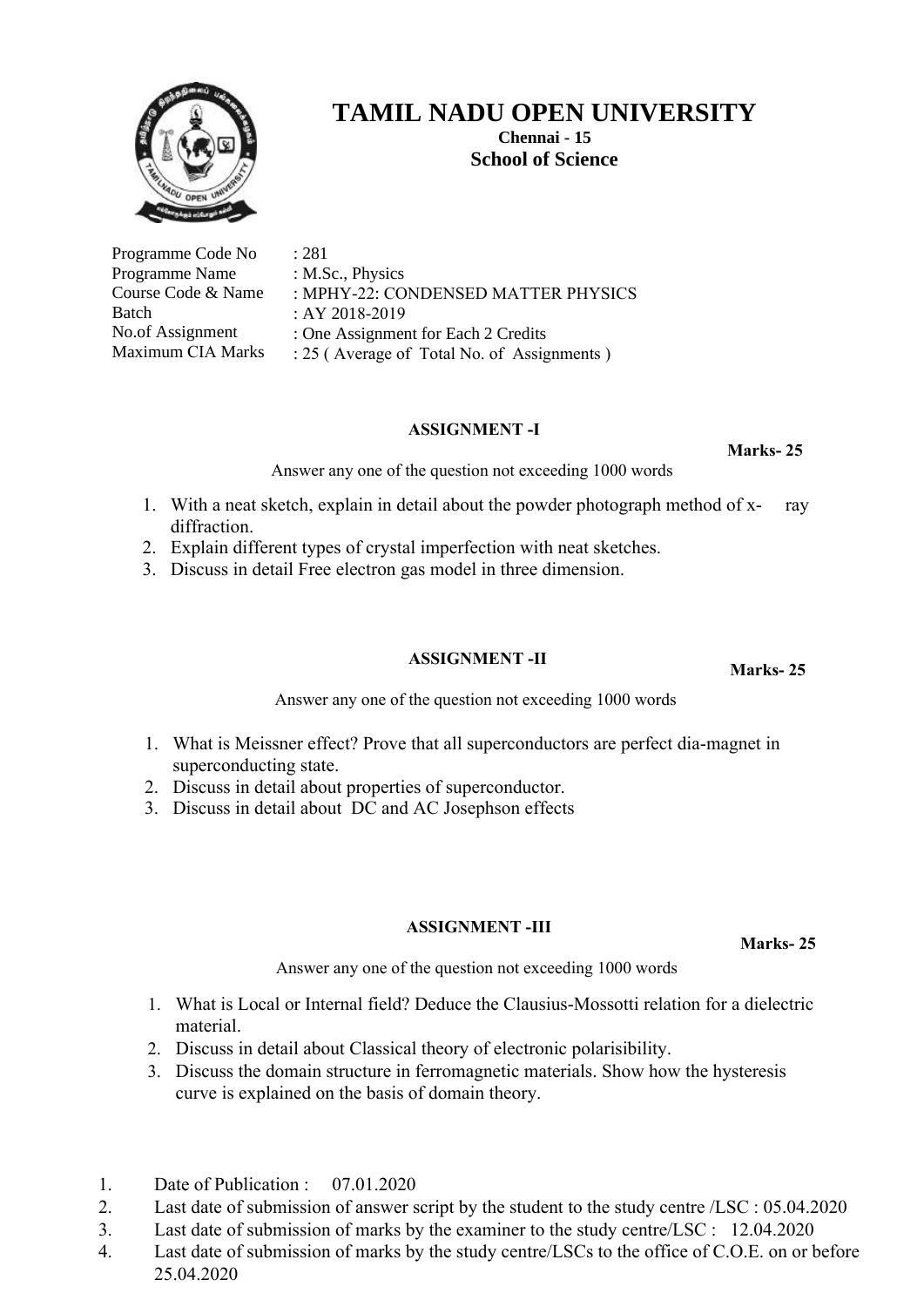

**Chennai - 15 School of Science** 

| Programme Code No  | : 281           |
|--------------------|-----------------|
| Programme Name     | : $M.Sc., Phys$ |
| Course Code & Name | $:$ MPHY-23S    |
| Batch              | : AY 2018-20    |
| No.of Assignment   | : One Assign    |
| Maximum CIA Marks  | $: 25$ (Averag  |

sics. **SPECTROSCOPY** 

019

ment for Each 2 Credits

ge of Total No. of Assignments )

## **ASSIGNMENT -I**

**Marks- 25**

Answer any one of the question not exceeding 1000 words

- 1. With a neat sketch, explain in detail about experimental determination of Zeeman effect with necessary theory.
- 2. Derive an expression for rotational spectra of rigid diatomic molecules.
- 3. Derive an expression for vibrational energy of diatomic moleccules.

## **ASSIGNMENT -II**

Answer any one of the question not exceeding 1000 words

- 1. With a neat sketch, explain in detail about Rotation–vibration spectra of polyatomic molecules
- 2. Draw and explain IR Spectrophotometer.
- 3. Explain Quantum theory of Raman effect and also explain Rotational Raman Spectra.

## **ASSIGNMENT -III**

**Marks- 25**

Answer any one of the question not exceeding 1000 words

- 1. Derive Bloch equation in NMR.
- 2. Discuss in detail about Transitions for axially and nonaxial symmetric systems in NQR .
- 3. Explain Recoilless absorption and emission of Mossbauer Spectroscopy
- 1. Date of Publication : 07.01.2020
- 2. Last date of submission of answer script by the student to the study centre /LSC : 05.04.2020
- 3. Last date of submission of marks by the examiner to the study centre/LSC : 12.04.2020
- 4. Last date of submission of marks by the study centre/LSCs to the office of C.O.E. on or before 25.04.2020

**Marks- 25**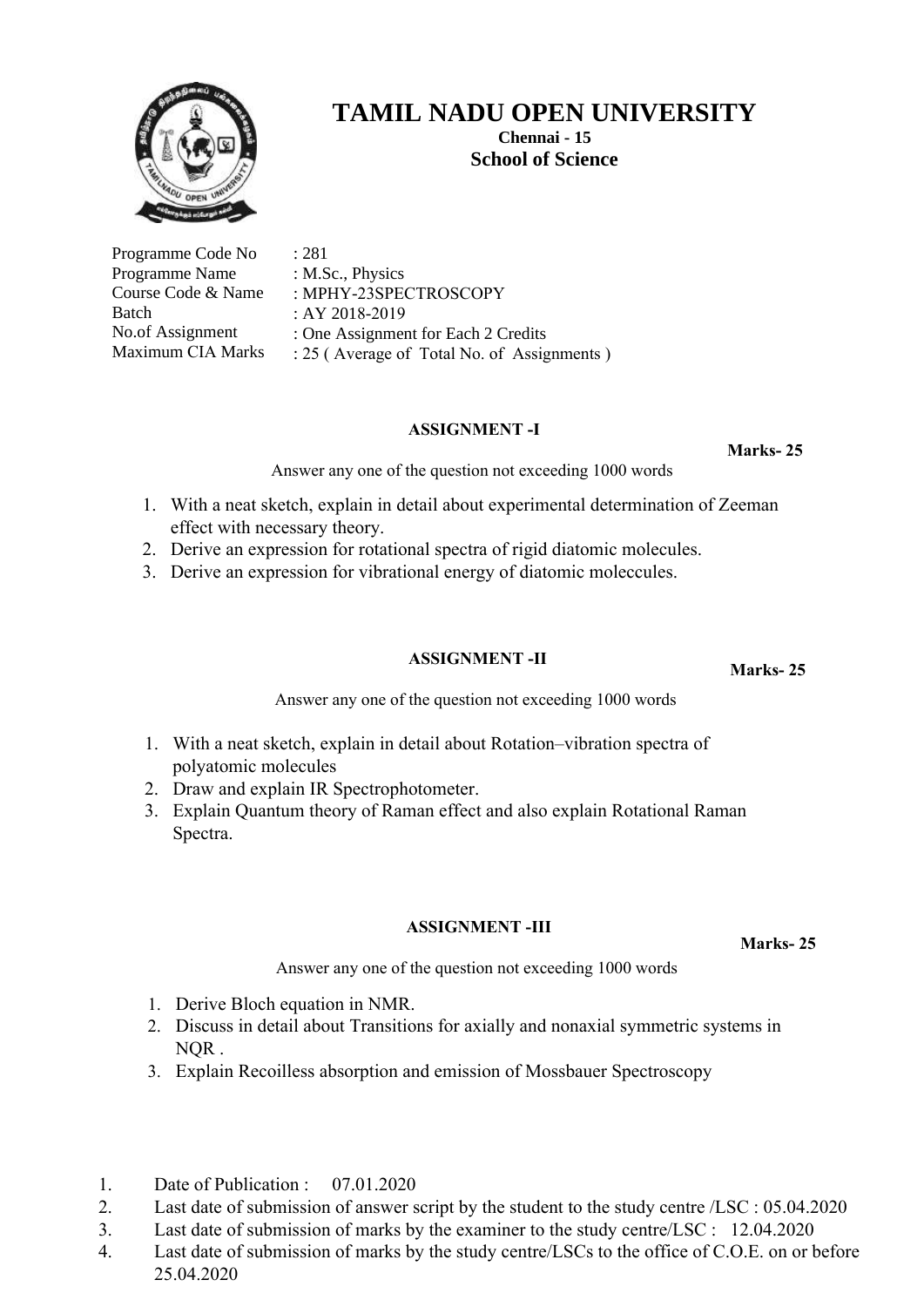

**Chennai - 15 School of Science** 

| Programme Code No        | : 281                                      |
|--------------------------|--------------------------------------------|
| Programme Name           | : M.Sc., Physics                           |
| Course Code & Name       | : MPHY-24: LASER AND FIPER OPTICS          |
| Batch                    | : AY 2018-2019                             |
| No.of Assignment         | : One Assignment for Each 2 Credits        |
| <b>Maximum CIA Marks</b> | : 25 (Average of Total No. of Assignments) |

### **ASSIGNMENT -I**

**Marks- 25**

Answer any one of the question not exceeding 1000 words

- 1. Explain Spontaneous and Stimulated Emission of Radiation and derive the expression for Einstein's co efficient.
- 2. Discuss in detail about Threshold condition (Schawlow and Townes equation)
- 3. Discuss in detail CO2 laser.

## **ASSIGNMENT -II**

**Marks- 25**

Answer any one of the question not exceeding 1000 words

- 1. Discuss in detail about Theory of optical activity and optical activity in quartz.
- 2. Discuss the principle of Optical fiber and Derive an expression for Numerical aperture and acceptance angel of optical fiber.
- 3. Discuss the term in Dispersion in optical fiber in detail.

### **ASSIGNMENT -III**

**Marks- 25**

- 1. Explain with neat sketch, homogeneous and heterogeneous LEDs
- 2. What is Plasma? Explain plasma display and its merits and demerits
- 3. Discuss in detail about liquid crystal and LCD.
- 1. Date of Publication : 07.01.2020
- 2. Last date of submission of answer script by the student to the study centre /LSC : 05.04.2020
- 3. Last date of submission of marks by the examiner to the study centre/LSC : 12.04.2020
- 4. Last date of submission of marks by the study centre/LSCs to the office of C.O.E. on or before 25.04.2020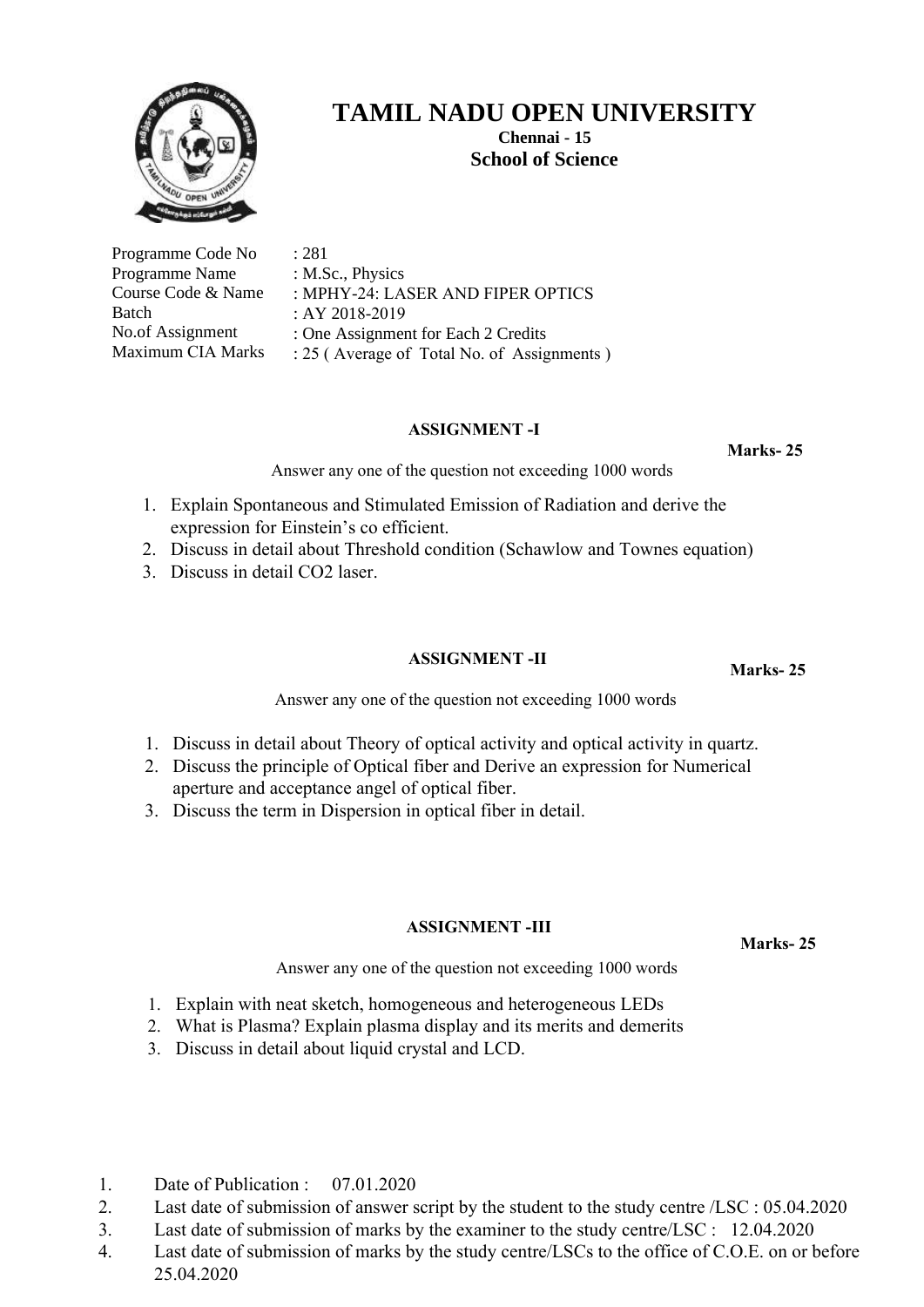

**Chennai - 15 School of Science**

Programme Code No : 281 Programme Name : M.Sc., Physics Course Code & Name : MPHY-25: NUMERICALMETHODS Batch : AY 2018-19 No.of Assignment : One Assignment for Each 2 Credits Maximum CIA Marks: 25 ( Average of Total No. of Assignments )

### **ASSIGNMENT -I**

**Marks-25**

Answer any one of the question not exceeding 1000 words

- 1. Explain Newton Rapson method and Rate of convergence of Newton-Raphson method. Find the root of the equation  $x^3 - 3x + 1 = 0$ .
- 2. Explain Bairstow Method: Find the quadratic factor of the form  $x^2 + px + q$  from the polynomial  $X^4 - 3x^3 - 4x^2 - 2x + 8 = 0$  by Bairstow method with initial values  $p_0 = q_0 = 1.5$ .
- 3. Explain Jacobi Method and Find the eigen values and eigen vectors of the matrix by Jacobi's method



### **ASSIGNMENT -II**

**Marks-25**

Answer any one of the question not exceeding 1000 words

1. Explain Lagrange's Interpolation Formula for unequal intervals and Using Lagrange's interpolation formula calculate y(3) from the data given below.

| $\checkmark$ | о |    | 2  |   | -5 | 6  |
|--------------|---|----|----|---|----|----|
| y(x)         |   | 14 | 15 | 5 | 6  | 19 |

- 2. Explain Newton-cote's formula for Numerical Integration and Trapezoidal rule
- 3. Newton's backward difference formula for numerical differentiation and Find the first two derivatives of (x)  $^{1/3}$  at x = 50 and y = 56 given in the table below

|               | 50 | 51 | 52 | 53 | 54                                                    | 55 | 56     |
|---------------|----|----|----|----|-------------------------------------------------------|----|--------|
| $V = X^{1/3}$ |    |    |    |    | $3.6840$   3.7084   3.7325   3.7563   3.7798   3.8030 |    | 3.8259 |